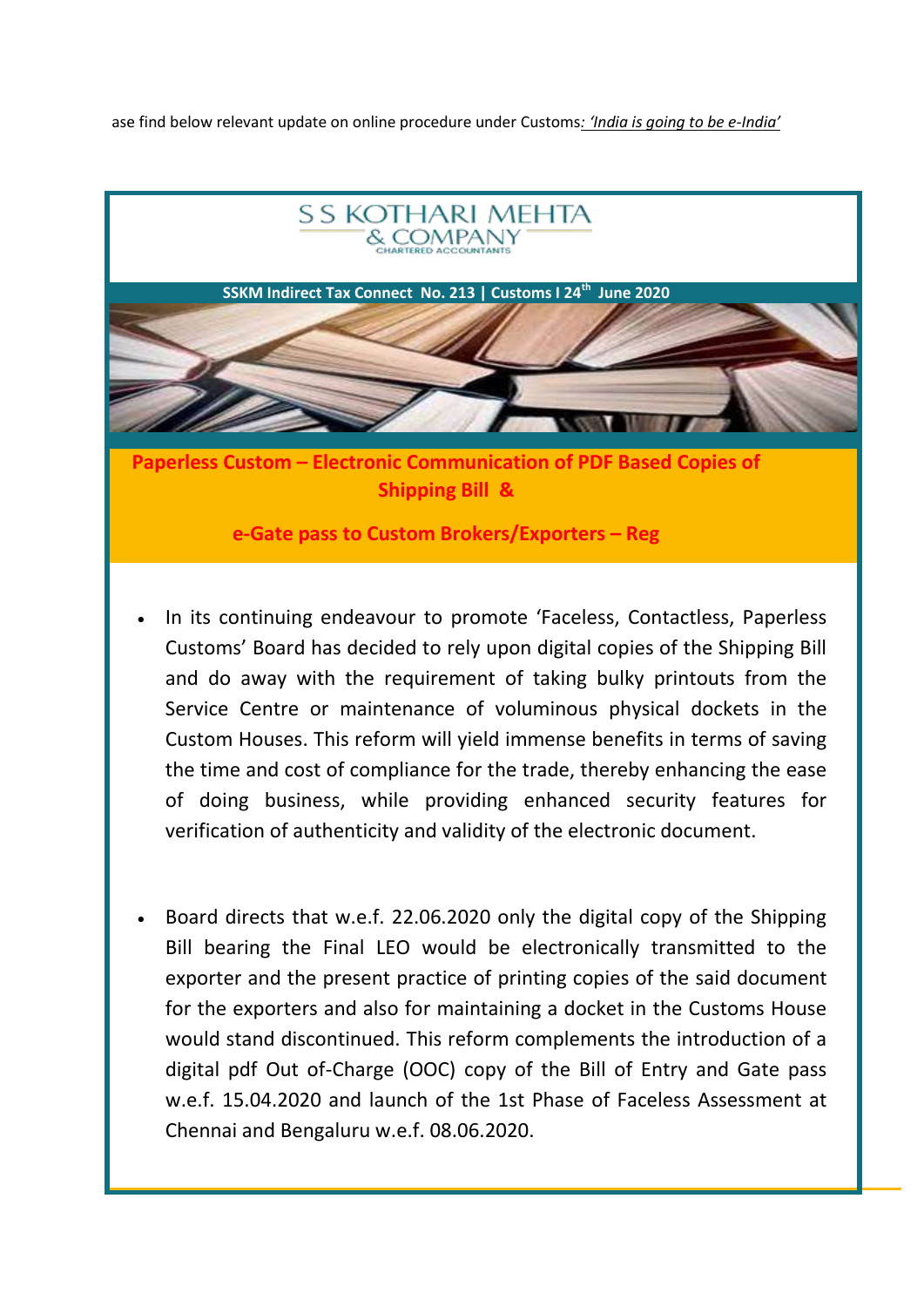- The silent features of the secure electronic communication of the Final LEO copy of the Shipping Bill and the Gate pass copy of Shipping Bill are as follows:
	- a) **Final Let Export Order (LEO) Copy of Shipping Bill :-**
		- Directorate General of Systems has enabled a functionality of communicating by email, the PDF version of the Final LEO copy of the Shipping Bill to the Customs Broker and exporter, if registered. This electronic Final LEO copy can serve multiple purposes such as being shared with DGFT, Banks etc.
		- The PDF version will bear a digitally signed and encrypted QR code which can be scanned to verify the authenticity of the document using Mobile App ICETRAK. The QR code is tamper proof, which is digitally signed by CBIC to ensure the authenticity. Key details like SB No., SB Date, FOB value, Package Details are available in the secured QR Code.
		- A version number is also embedded in the QR code which can be used to ascertain whether the document is indeed the latest version (in case of cancellation of LEO etc.). The same would be verifiable at ICEGATE Enquiry.
		- Let Export Order (LEO) message shall also be sent to custodians who are integrated with ICEGATE. In this connection, it may be noted that the SB LEO message is not being received electronically by those custodians who are NOT connected via MFTP. Field formations are urged to immediately ensure the registration of all custodians with the ICEGATE system.
	- b) **E-Gatepass Copy of Shipping Bill :-**
		- Directorate General of Systems would henceforth communicate through email, the e-Gatepass PDF copy of the Shipping Bill to the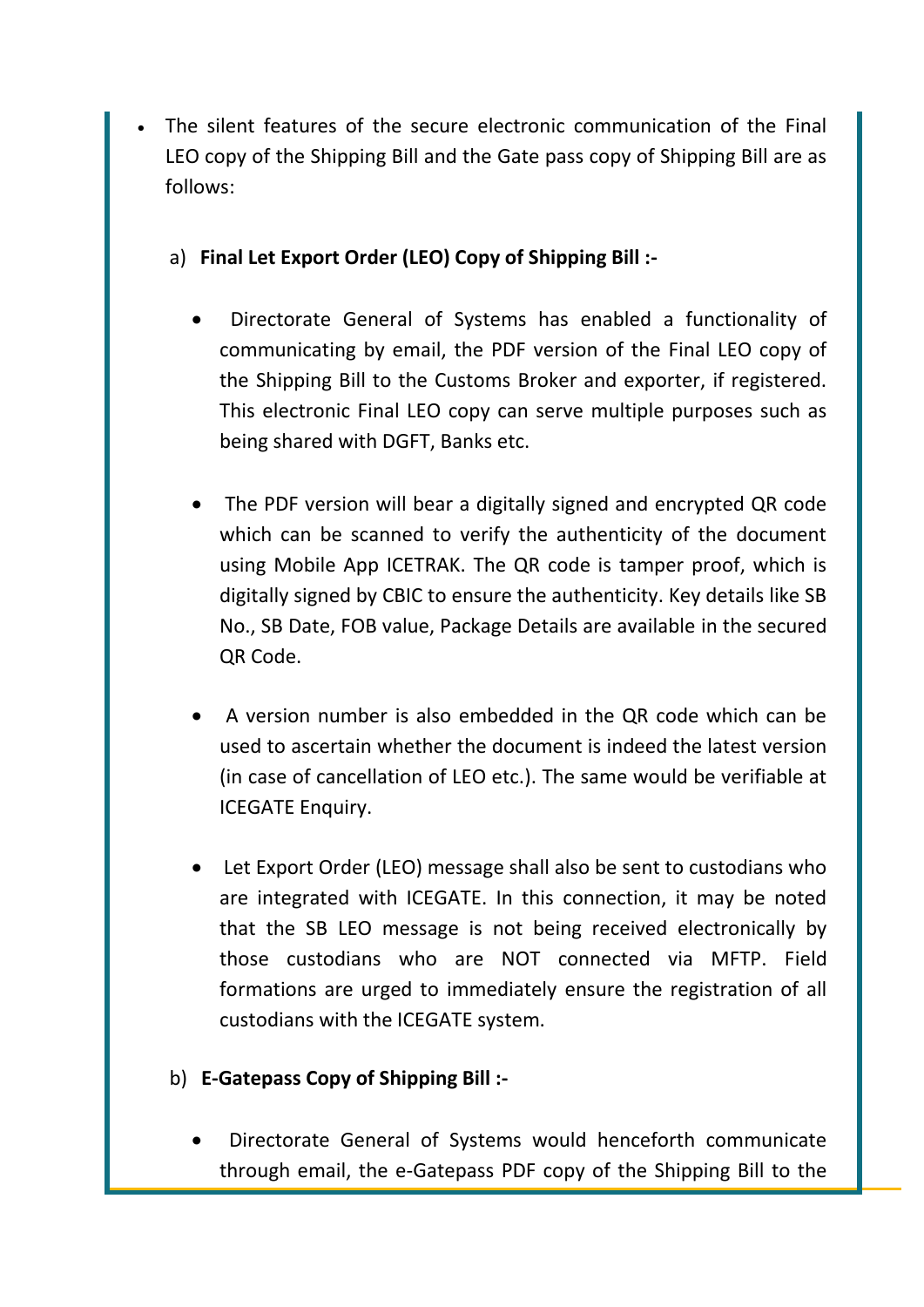Customs Broker and the Exporter, if registered. Accordingly, Board has decided to do away with the printing of Transference copies of Shipping Bill.

- The electronic document provides key summary details like Container/Packages related to logistics movement and facilitates authentic, easy and quick verification by the Custodian, at the point of Entry/Exit.
- There will be two types of QR codes (i) for entire e-Gatepass document, and (ii) for each container/package covered under the e-Gatepass. This will ensure that only those containers/package move out which are covered under the Gatepass document.
- In case of packaged and other bulk cargos, the e-Gatepass copy of the Shipping Bill will be generated during LEO.
- In case of containerised cargo, the e-Gatepass copy of the Shipping Bill will be generated after the receipt of the container stuffing information for the SB.
- It is re-iterated that for the purposes of exports, all the supporting documents should mandatorily be uploaded in e-Sanchit and collection of physical dockets shall be dispensed with.
- It is possible that there may be scenarios other than those mentioned above, where printouts of Shipping Bills are required. Board desires that such scenarios shall be immediately informed. The respective Principal Commissioners / Commissioners of Customs would take a decision on allowing printouts only in such exceptional situations.

**{Circular No. 30/2020 dated 22th June, 2020}**

**By N.K. Gupta, Brijesh Bansal, Medini Aggarwal**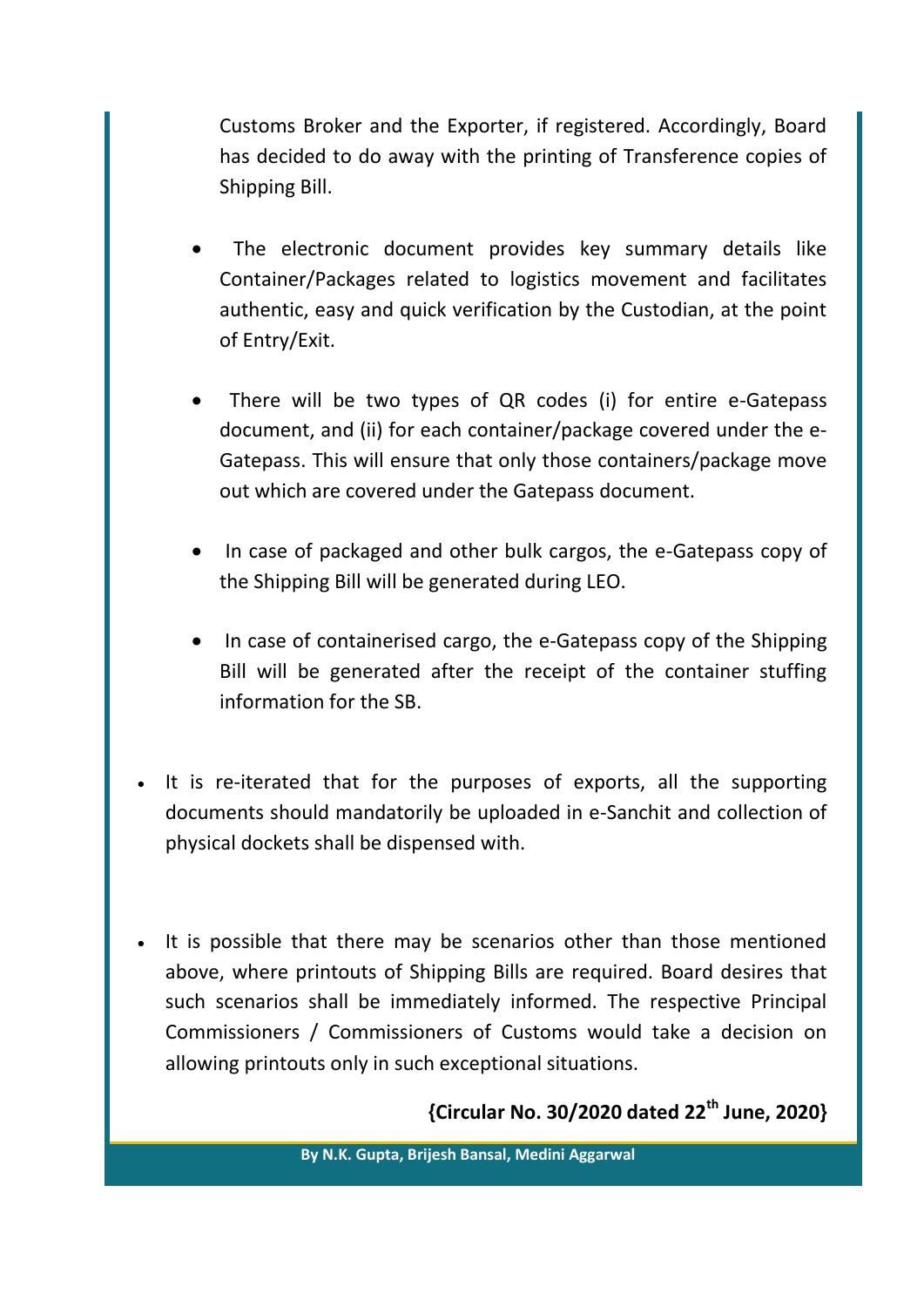© 2020 / All rights reserved

#### Team Indirect Tax Connect

#### S S Kothari Mehta & Company, Chartered Accountants

68-Okhla Phase III, Okhla Industrial Area, New Delhi – 110 020

[sskmtaxconnect@sskmin.com](mailto:sskmtaxconnect@sskmin.com)

### **Invitation for queries:**

You may send us your queries on Indirect Tax Law at our e-mail address. These queries should be brief & to the

point. Our panel of experts will attempt to address your queries. We reserve the right to publish these queries

in Indirect Tax Connect in a general manner.

#### **Disclaimer:**

This mail contains general information only and S S Kothari Mehta & Company is not, by means of this document, rendering accounting, business, legal, tax, or other professional advice or services. This document is not a substitute for such professional advice or services, nor should it be used as a basis for any decision or action that may affect your business. Before making any decision or taking any action that may affect your business, you should consult a qualified professional advisor.

Whilst this email has been checked for all known viruses, recipients should undertake their own virus checking as SS Kothari Mehta & Company will not accept any liability whatsoever. This email and any files transmitted with it are confidential and protected by client privilege. It is solely for the use of the intended recipient. Please delete it and notify the sender if you have received it in error. Unauthorized use is prohibited.

**Please Note:** This is not an unsolicited e-mail. You are receiving this e-mail because you are a registered subscriber

of S S Kothari Mehta & Company mailing list and you opted for receiving newsletters and mailers from SS Kothari

Mehta & Company. If you have received this e-mail in error, or if you no longer wish to receive any mailer from

SS Kothari Mehta & Company please write to us a[t sskmtaxconnect@sskmin.com](mailto:sskmtaxconnect@sskmin.com)

# **Stay Safe**

# **N K GUPTA**

# **SR EXECUTIVE DIRECTOR**

(B.Com, LLM, PhD)



Plot No.  $68.1<sup>st</sup>$  floor

Okhla Industrial Estate Phase-III,

New Delhi- 110020

Ph. +91 11 46708888